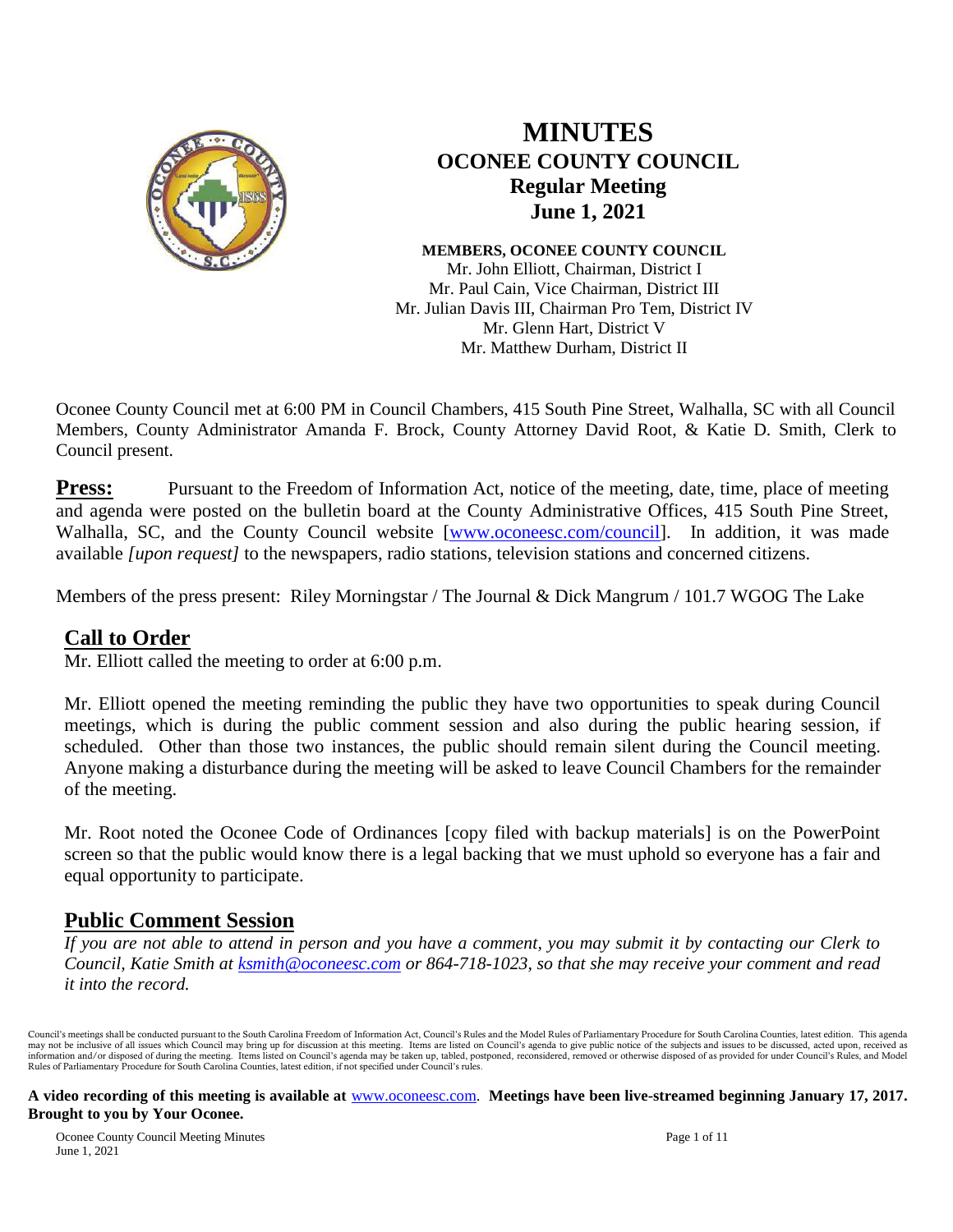Mr. David Dial addressed Council regarding the mask ordinance discussion from the May 18, 2021 meeting, the budget ordinance, and The Great Barrington Declaration [copy filed with backup materials].

Mr. Perry Smith addressed Council thanking Ms. Brock, County Administrator, for helping to get pastors into the Utica Mill Hill area, Westminster/Walhalla mill hills, Code Enforcement Officer, and litter.

Mr. Tony Adams addressed Council regarding three action items on the agenda, which are the Oconee Joint Regional Sewer Authority and noted he was at the 05/03/2021 OJRSA meeting [copy filed with backup materials], Town of Salem waterloop, and Upcountry Fiber, LLC.

Ms. Jennifer Bell addressed Council regarding the items at the beginning of the meeting are out of order and requests Council to have a Budget workshop.

Mr. Shon Tilson addressed Council and thanked Mr. Cain, Mr. Davis, Ms. Brock and others that participated in the Team up 2 Cleanup at Utica Mill Hill area and also regarding respect to each other and to the public.

Mr. Ted Brewer addressed Council in support of Ordinance 2021-11 and thanked Council for their public service.

Mr. Peter Bevilacqua addressed Council noting the issue with the Westminster Utility Department that he had expressed at the last meeting has been taken care of and requested a Budget review and/or workshop.

Ms. Michaela McIntosh addressed Council regarding South Radio Station Road, lack of plastic recycling industry in Oconee County, and preservation.

Mr. Matt Postell addressed Council regarding the mask discussion at the May 18, 2021 Council meeting.

Ms. Kay Knapp addressed Council noting she is a new resident to Oconee County and as an added bonus of moving here is the people of the County.

Mr. Scott Lusk addressed Council regarding two action items on the agenda, which are the console furniture for the Oconee County 911 Center and the two floating dock systems.

### **County Council Response to Public Comment**

Mr. Elliott noted there were three Budget Committee meetings that all five members of Council participated in, Ms. Brock invited Council members at any time to speak with her regarding the budget, and reminded the public there will be no tax increase for the second year in a row.

Mr. Hart thanked the citizens that spoke during the Public Comment session and noted they did an excellent job.

Mr. Durham responded to all citizen's comments that spoke during the Public Comment session.

Council's meetings shall be conducted pursuant to the South Carolina Freedom of Information Act, Council's Rules and the Model Rules of Parliamentary Procedure for South Carolina Counties, latest edition. This agenda may not be inclusive of all issues which Council may bring up for discussion at this meeting. Items are listed on Council's agenda to give public notice of the subjects and issues to be discussed, acted upon, received as i Rules of Parliamentary Procedure for South Carolina Counties, latest edition, if not specified under Council's rules.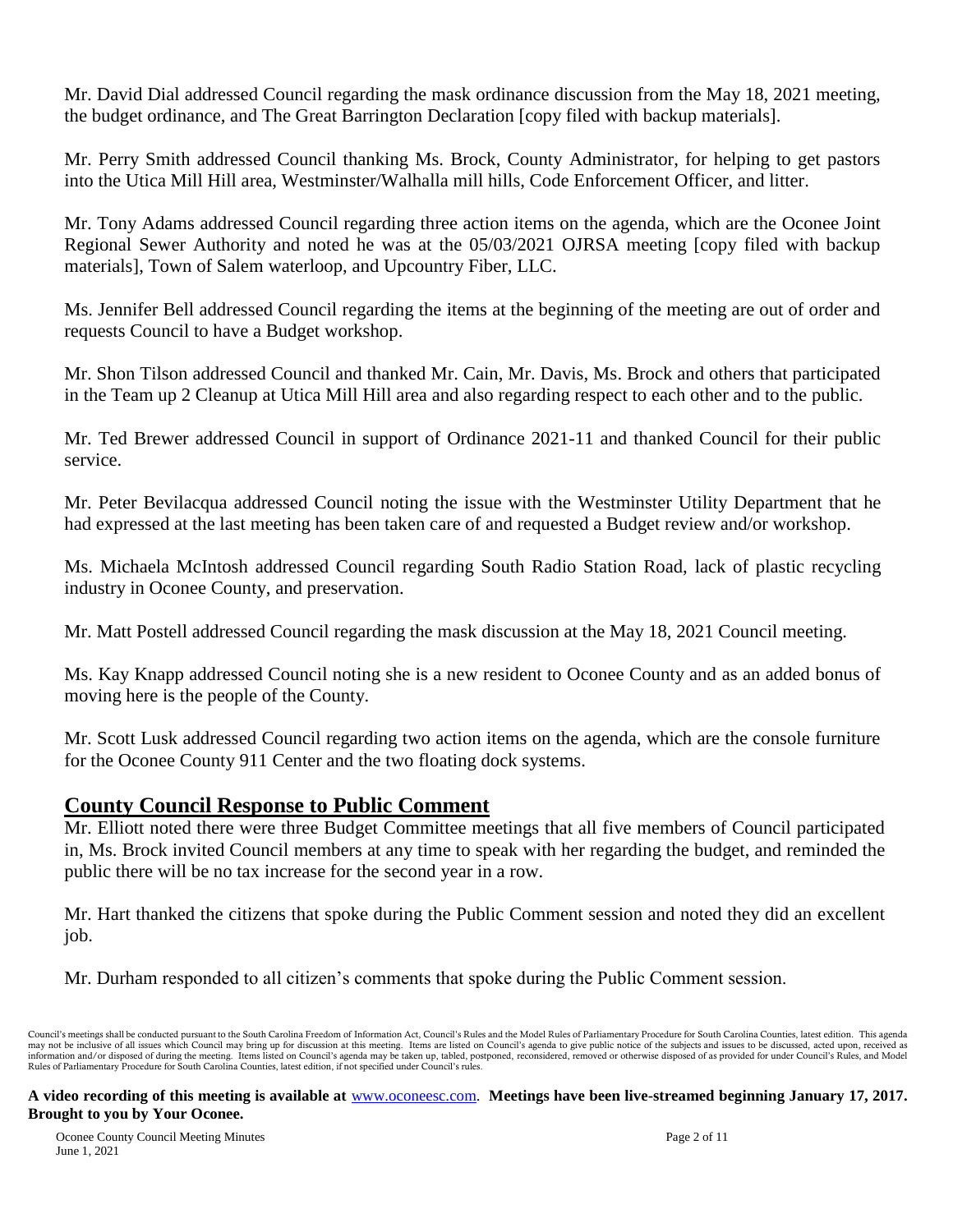Mr. Cain apologized to Mr. Durham regarding his comments at the previous Council meeting, responded to Mr. Smith's comments, and also noted he did not receive an invitation to a republican meeting.

#### **Moment of Silence**

Mr. Elliott asked for a moment of silence prior to the Invocation by County Council Chaplain.

### **Invocation by County Council Chaplain**

Mr. Root, County Council Chaplain, gave the invocation.

### **Pledge of Allegiance**

Mr. Davis the Pledge of Allegiance to the Flag of the United States of America.

#### **Approval of Minutes**

Mr. Davis made a motion, seconded by Mr. Hart, approved  $5 - 0$ , to approve the May 18, 2021 Regular Minutes as presented.

### **Administrator's Comments**

Ms. Brock addressed Council with the following items:

- Building Codes & Solid Waste Fee Schedules were inadvertently left out of the 2021-2022 Budget backup online [copy filed with backup materials]
- Schedule of Difference and Notes for the General Fund [copy filed with backup materials]

### **Attorney's Comments**

Mr. Root addressed Council with the following items:

 At the appropriate time during the meeting, a motion to amend Ordinance 2021-01 is needed to add the Building Codes & Solid Waste Fee Schedules to reflect the appropriate FY 2021-2022 fees

Mr. Hart made a motion, seconded by Mr. Cain, approved  $5 - 0$ , to amend the agenda to add "Receive legal advice and discuss a contractual matter related to the request by the Sewer Authority" under Executive Session.

Mr. Cain made a motion, seconded by Mr. Elliott, approved  $5 - 0$ , to amend the agenda to move the Action Item "Discuss and take appropriate action on a request from the Oconee Joint Regional Sewer Authority to the County for \$1,500,000, to be placed in a restricted account and to serve as surety for the EDA grant relative to the Sewer South project" to after Executive Session.

## **OCCB Funding Approval Requests**

#### **TAYCHOEDAH** (pronounced tie-CO-ee-dah) **PROPERTY – OCONEE COUNTY CONSERVATION BANK BOARD EASEMENT FUNDING**

OCCB unanimously approved on Tuesday, May 18, 2021 for Council to approve funding in the amount of \$17,999.00 for a conservation easement to Upstate Forever.

Council's meetings shall be conducted pursuant to the South Carolina Freedom of Information Act, Council's Rules and the Model Rules of Parliamentary Procedure for South Carolina Counties, latest edition. This agenda may not be inclusive of all issues which Council may bring up for discussion at this meeting. Items are listed on Council's agenda to give public notice of the subjects and issues to be discussed, acted upon, received as i Rules of Parliamentary Procedure for South Carolina Counties, latest edition, if not specified under Council's rules.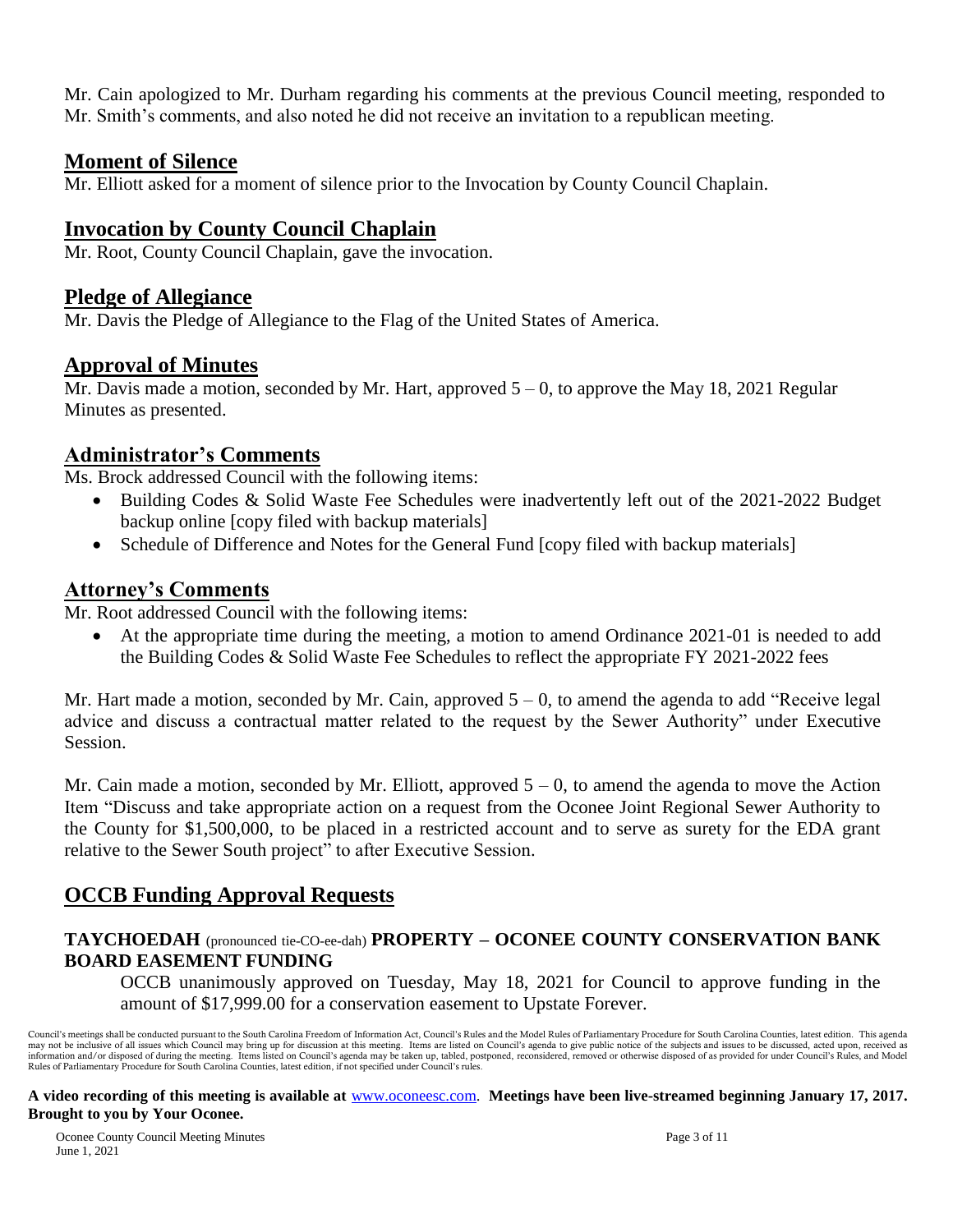Mr. Davis made a motion, seconded by Mr. Cain, approved  $4 - 0$  [Mr. Durham abstained; copy filed with minutes] to approve funding in the amount of \$17,999.00 for a conservation easement to Upstate Forever.

#### **WHETSTONE HILL PROPERTY – OCONEE COUNTY CONSERVATION BANK BOARD EASEMENT FUNDING**

OCCB unanimously approved on Tuesday, May 18, 2021 for Council to approve funding in the amount of \$11,499.00 for a conservation easement to Upstate Forever.

Mr. Davis made a motion, seconded by Mr. Hart, approved  $4 - 0$  [Mr. Durham recused; copy filed with minutes] to approve funding in the amount of \$11,499.00 for a conservation easement to Upstate Forever.

## **Public Hearings for the Following Ordinances**

*If you are not able to attend in person and you would like to be heard during the public hearings, please contact Katie Smith at or 864-718-1023 so that she may coordinate your participation by telephone.*

**Ordinance 2021-11** "AN ORDINANCE ESTABLISHING CHAPTER 40 OF THE OCONEE COUNTY CODE OF ORDINANCES, TO BE ENTITLED "CULTURAL AND HISTORIC PRESERVATION," AND ENACTING ARTICLE V THERETO, CAPTIONED "PROTECTION OF HISTORICAL MEMORIALS."

*Forwarded from the Law Enforcement, Public Safety, Health & Welfare Committee*

Mr. Elliott opened the floor for Public Comment.

Noting that no citizens signed up to address Council; Mr. Elliott opened the floor for any citizen wishing to address Council regarding this ordinance. No citizen addressed Council.

Mr. Elliott asked if any citizens wished to submit written comments regarding this ordinance; no citizen presented any written comments for the record.

Mr. Elliott closed the Public Hearing regarding **Ordinance 2021-11**.

**Ordinance 2021-12** "AN ORDINANCE CONSENTING TO THE TRANSFER OF CERTAIN REAL PROPERTY THAT HAS BEEN FORFEITED TO THE OFFICE OF THE OCONEE COUNTY SHERIFF; AUTHORIZING THE COUNTY ADMINISTRATOR TO TAKE CERTAIN ACTIONS IN RELATION THERETO; AND OTHER RELATED MATTERS." *Forwarded from the Law Enforcement, Public Safety, Health & Welfare Committee*

Mr. Elliott opened the floor for Public Comment.

Noting that no citizens signed up to address Council; Mr. Elliott opened the floor for any citizen wishing to address Council regarding this ordinance. No citizen addressed Council.

Mr. Elliott asked if any citizens wished to submit written comments regarding this ordinance; no citizen presented any written comments for the record.

Mr. Elliott closed the Public Hearing regarding **Ordinance 2021-12**.

Council's meetings shall be conducted pursuant to the South Carolina Freedom of Information Act, Council's Rules and the Model Rules of Parliamentary Procedure for South Carolina Counties, latest edition. This agenda may not be inclusive of all issues which Council may bring up for discussion at this meeting. Items are listed on Council's agenda to give public notice of the subjects and issues to be discussed, acted upon, received as i Rules of Parliamentary Procedure for South Carolina Counties, latest edition, if not specified under Council's rules.

**A video recording of this meeting is available at** [www.oconeesc.com.](http://www.oconeesc.com/) **Meetings have been live-streamed beginning January 17, 2017. Brought to you by Your Oconee.**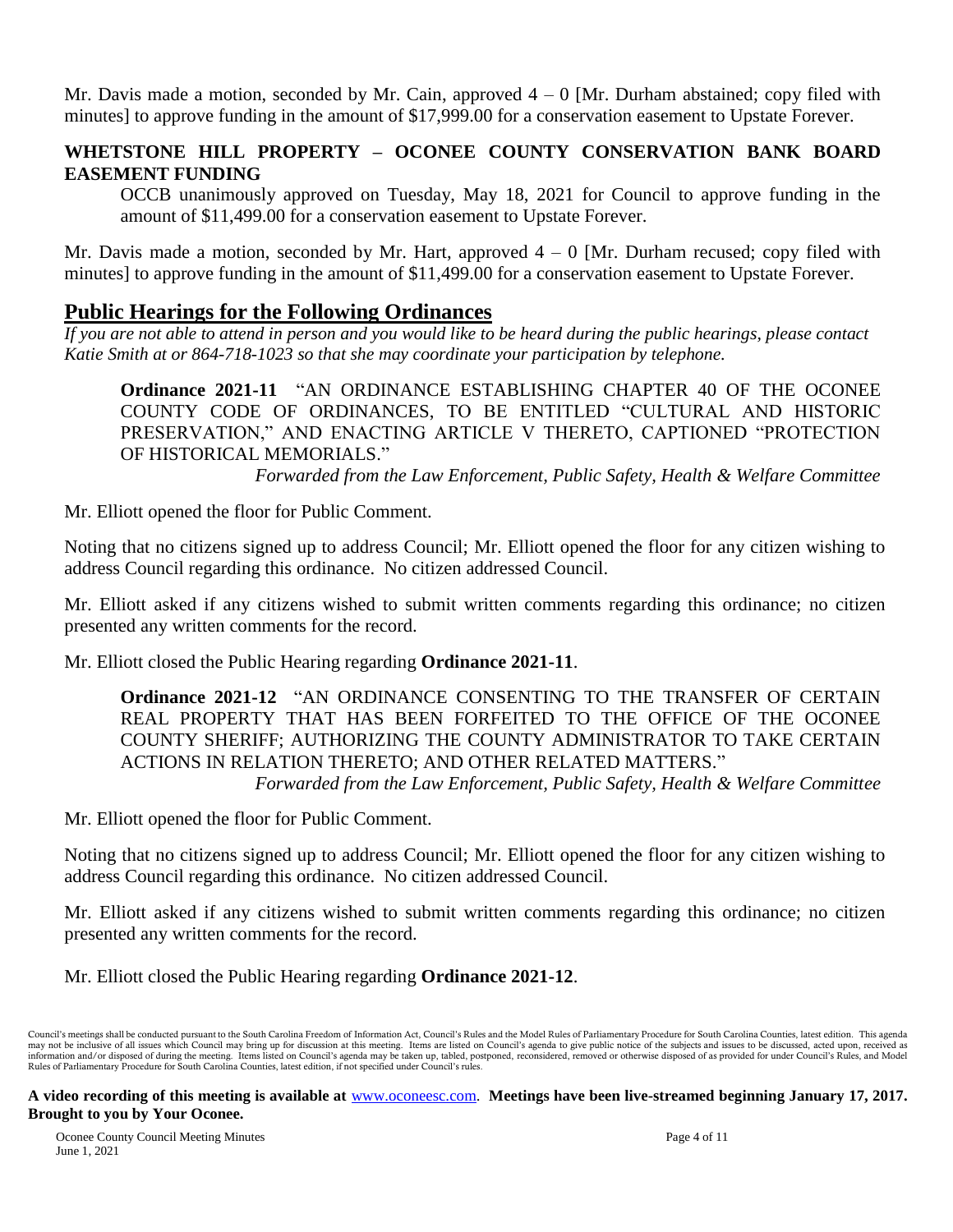**Ordinance 2021-01** "AN ORDINANCE TO ESTABLISH THE BUDGET FOR OCONEE COUNTY AND TO PROVIDE FOR THE LEVY OF TAXES FOR ORDINARY COUNTY PURPOSES, FOR THE TRI-COUNTY TECHNICAL COLLEGE SPECIAL REVENUE FUND, FOR THE EMERGENCY SERVICES PROTECTION SPECIAL REVENUE FUND, FOR THE ROAD MAINTENANCE SPECIAL REVENUE FUND, FOR THE BRIDGE AND CULVERT CAPITAL PROJECT FUND, FOR THE ECONOMIC DEVELOPMENT CAPITAL PROJECT FUND, FOR THE PARKS, RECREATION, AND TOURISM CAPITAL PROJECTS FUND, FOR THE DEBT SERVICE FUND, FOR THE VICTIM SERVICES SPECIAL REVENUE FUNDS, FOR THE CAPITAL VEHICLE / EQUIPMENT FUND, ALL IN OCONEE COUNTY FOR THE FISCAL YEAR BEGINNING JULY 1, 2021 AND ENDING JUNE 30, 2022."

*General Government matter*

Mr. Elliott opened the floor for Public Comment.

Mr. Tony Adams addressed Council in opposition of **Ordinance 2021-01** and also addressed his concerns regarding this ordinance.

Mr. Peter Bevilacqua addressed Council in opposition of **Ordinance 2021-01** and also addressed his concerns regarding this ordinance.

Mr. Mickey Haney addressed Council in opposition of **Ordinance 2021-01** and also addressed his concerns regarding the ordinance.

The following email was received by the Clerk to Council and Mr. Elliott the comment into the record [copy filed with backup materials].

Chief Tracy Sanders, Oakway Fire Department; Chief Larry Wilkerson, Fairplay Fire Department; Chief Favion Skelton, Friendship Fire Department; Chief Jamie Brock, Crossroads Fire Department; and Chief Andy McGuffin, South Union Fire Department addressed Council via email in opposition of **Ordinance 2021-01** and also addressed their concerns regarding this ordinance.

Mr. Elliott asked if any citizens wished to submit written comments regarding this ordinance; no citizen presented any written comments for the record.

Mr. Elliott closed the Public Hearing regarding **Ordinance 2021-01**.

**Ordinance 2021-02** "AN ORDINANCE TO ESTABLISH THE BUDGET FOR THE SCHOOL DISTRICT OF OCONEE COUNTY (the "School District") AND TO PROVIDE FOR THE LEVY OF TAXES FOR THE OPERATIONS OF THE SCHOOL DISTRICT OF OCONEE COUNTY FOR THE FISCAL YEAR BEGINNING JULY 1, 2021 AND ENDING JUNE 30, 2022."

*General Government matter*

Mr. Elliott opened the floor for Public Comment.

Noting that no citizens signed up to address Council; Mr. Elliott opened the floor for any citizen wishing to address Council regarding this ordinance. No citizen addressed Council.

Council's meetings shall be conducted pursuant to the South Carolina Freedom of Information Act, Council's Rules and the Model Rules of Parliamentary Procedure for South Carolina Counties, latest edition. This agenda may not be inclusive of all issues which Council may bring up for discussion at this meeting. Items are listed on Council's agenda to give public notice of the subjects and issues to be discussed, acted upon, received as i Rules of Parliamentary Procedure for South Carolina Counties, latest edition, if not specified under Council's rules.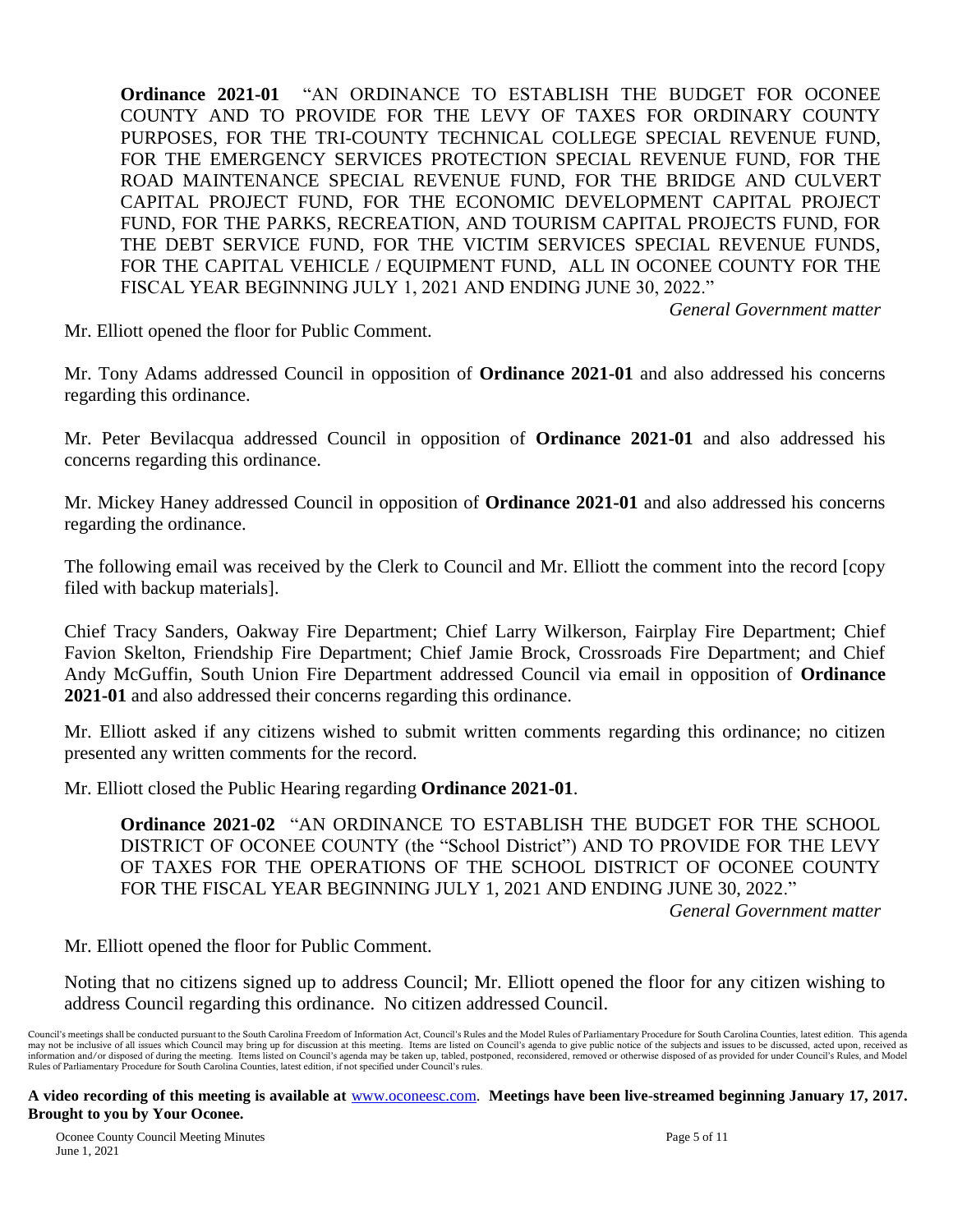Mr. Elliott asked if any citizens wished to submit written comments regarding this ordinance; no citizen presented any written comments for the record.

Mr. Elliott closed the Public Hearing regarding **Ordinance 2021-02**.

**Ordinance 2021-03** "AN ORDINANCE TO PROVIDE FOR THE LEVY OF TAXES FOR THE KEOWEE FIRE SPECIAL TAX DISTRICT AND TO ESTABLISH THE BUDGET FOR THE KEOWEE FIRE SPECIAL TAX DISTRICT FOR THE FISCAL YEAR BEGINNING JULY 1, 2021 AND ENDING JUNE 30, 2022."

*General Government matter*

Mr. Elliott opened the floor for Public Comment.

Noting that no citizens signed up to address Council; Mr. Elliott opened the floor for any citizen wishing to address Council regarding this ordinance. No citizen addressed Council.

Mr. Elliott asked if any citizens wished to submit written comments regarding this ordinance; no citizen presented any written comments for the record.

Mr. Elliott closed the Public Hearing regarding **Ordinance 2021-03**.

#### **Third Reading of the Following Ordinances**

**Ordinance 2021-11** *[see caption above]*

Mr. Durham made a motion, seconded by Mr. Cain, approved 5 – 0, to approve **Ordinance 2021-11** on third & final reading.

**Ordinance 2021-12** *[see caption above]*

Mr. Cain made a motion, seconded by Mr. Davis, approved  $5 - 0$ , to approve **Ordinance 2021-12** on third  $\&$ final reading.

#### **Second Reading of the Following Ordinances**

**Ordinance 2021-01** "AN ORDINANCE TO ESTABLISH THE BUDGET FOR OCONEE COUNTY AND TO PROVIDE FOR THE LEVY OF TAXES FOR ORDINARY COUNTY PURPOSES, FOR THE TRI-COUNTY TECHNICAL COLLEGE SPECIAL REVENUE FUND, FOR THE EMERGENCY SERVICES PROTECTION SPECIAL REVENUE FUND, FOR THE ROAD MAINTENANCE SPECIAL REVENUE FUND, FOR THE BRIDGE AND CULVERT CAPITAL PROJECT FUND, FOR THE ECONOMIC DEVELOPMENT CAPITAL PROJECT FUND, FOR THE PARKS, RECREATION, AND TOURISM CAPITAL PROJECTS FUND, FOR THE DEBT SERVICE FUND, FOR THE VICTIM SERVICES SPECIAL REVENUE FUNDS, FOR THE CAPITAL VEHICLE / EQUIPMENT FUND, ALL IN OCONEE COUNTY FOR THE FISCAL YEAR BEGINNING JULY 1, 2021 AND ENDING JUNE 30, 2022."

*General Government matter*

Council's meetings shall be conducted pursuant to the South Carolina Freedom of Information Act, Council's Rules and the Model Rules of Parliamentary Procedure for South Carolina Counties, latest edition. This agenda may not be inclusive of all issues which Council may bring up for discussion at this meeting. Items are listed on Council's agenda to give public notice of the subjects and issues to be discussed, acted upon, received as i Rules of Parliamentary Procedure for South Carolina Counties, latest edition, if not specified under Council's rules.

**A video recording of this meeting is available at** [www.oconeesc.com.](http://www.oconeesc.com/) **Meetings have been live-streamed beginning January 17, 2017. Brought to you by Your Oconee.**

Oconee County Council Meeting Minutes Page 6 of 11 June 1, 2021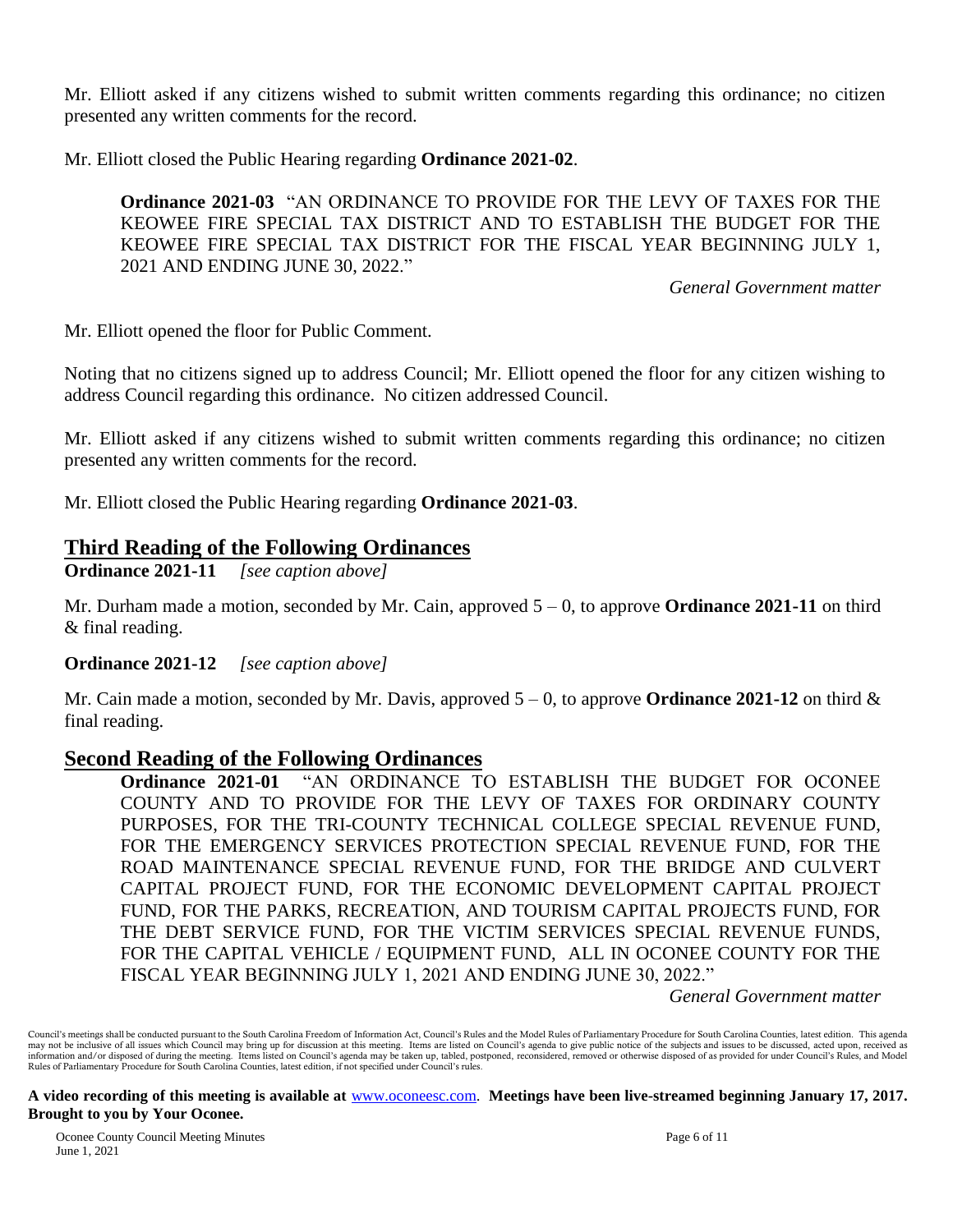Mr. Cain made a motion, seconded by Mr. Davis, to approve **Ordinance 2021-01** on second reading.

Mr. Elliott made a motion, seconded by Mr. Davis, approved 5 – 0, to amend **Ordinance 2021-01** to add the Building Codes & Solid Waste Fee Schedules to reflect the appropriate FY 2021-2022 fees.

Lengthy discussion continued between all Council members.

Regarding the previous motion made by Mr. Cain, seconded by Mr. Davis, it was approved  $3 - 2$  [Mr. Hart] & Mr. Durham opposed] to approve **Ordinance 2021-01** on second reading as amended.

#### **Break**

Council took a break from 8:28 p.m. to 8:37 p.m.

#### **Second Reading of the Following Ordinances** *[cont'd]*

**Ordinance 2021-02** "AN ORDINANCE TO ESTABLISH THE BUDGET FOR THE SCHOOL DISTRICT OF OCONEE COUNTY (the "School District") AND TO PROVIDE FOR THE LEVY OF TAXES FOR THE OPERATIONS OF THE SCHOOL DISTRICT OF OCONEE COUNTY FOR THE FISCAL YEAR BEGINNING JULY 1, 2021 AND ENDING JUNE 30, 2022."

*General Government matter*

Mr. Davis made a motion, seconded by Mr. Cain, approved 5 – 0, to approve **Ordinance 2021-02** on second reading.

**Ordinance 2021-03** "AN ORDINANCE TO PROVIDE FOR THE LEVY OF TAXES FOR THE KEOWEE FIRE SPECIAL TAX DISTRICT AND TO ESTABLISH THE BUDGET FOR THE KEOWEE FIRE SPECIAL TAX DISTRICT FOR THE FISCAL YEAR BEGINNING JULY 1, 2021 AND ENDING JUNE 30, 2022."

*General Government matter*

Mr. Davis made a motion, seconded by Mr. Hart, approved 5 – 0, to approve **Ordinance 2021-03** on second reading.

### **First Reading of the Following Ordinances**

None at this meeting.

### **First & Final Reading of the Following Resolutions**

None at this meeting.

### **Discussion Regarding Action Items**

#### **Console Furniture for the Oconee County 911 Center / Communications / 87,602.64 Budget:** \$200,000.00 / **Project Cost:** \$87,602.64 / **Balance:** \$112,397.36

This purchase is for console furniture in the Oconee County 911 Back-Up Center; located at 445 Oconee Business Parkway in Westminster, SC. A partnership with the School District of Oconee County is allowing a backup 911 center to be constructed at their campus. This backup center will be utilized in the event of primary 911 PSAP (Public Safety Answering Point) failure or natural disaster; which may render the law

Council's meetings shall be conducted pursuant to the South Carolina Freedom of Information Act, Council's Rules and the Model Rules of Parliamentary Procedure for South Carolina Counties, latest edition. This agenda may not be inclusive of all issues which Council may bring up for discussion at this meeting. Items are listed on Council's agenda to give public notice of the subjects and issues to be discussed, acted upon, received as i Rules of Parliamentary Procedure for South Carolina Counties, latest edition, if not specified under Council's rules.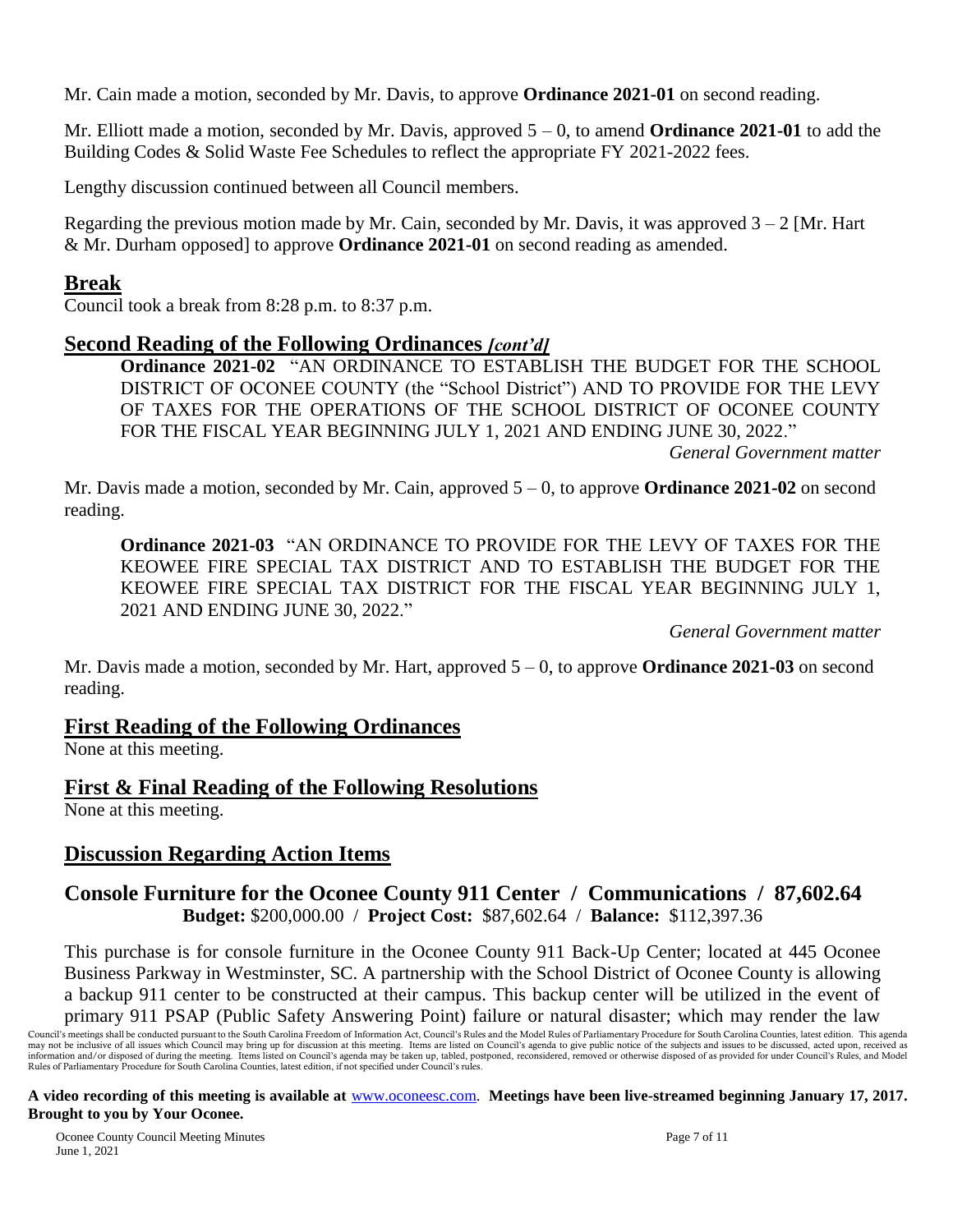enforcement center uninhabitable. The backup center will also be utilized for telecommunicator training.

It is the staff's recommendation that Council approve the purchase of console furniture for the 911 Center to Xybix Systems, Inc of Littleton, CO in the amount of \$87,602.64, as per HGAC Contract number ECO7-20.

Mr. Davis made a motion, seconded by Mr. Cain, approved  $5 - 0$ , to approve the purchase of console furniture for the 911 Center to Xybix Systems, Inc. of Littleton, CO in the amount of \$87,602.64, as per HGAC Contract number ECO7-20.

## **PRT Commission State and Local ATAX recommendations of \$288,500. The requests were unanimously approved and recommended by the PRT Commission on 05/20/2021.**

- PRT Commission and PRT staff recommends \$86,500 from Local ATAX funds for the Museum Docent Program-Year 5 (\$41,500), Disc Golf Sponsorship (\$5,000), Shoreline Stabilization at South Union (\$10,000), South Carolina Sports Alliance (\$5,000) and PRT Seasonal Staff supplement (\$25,000) for FY22.
- PRT Commission and PRT staff recommends a total of \$202,000 in ATAX funds for the FY22 Visit Oconee SC Budget. It is estimated that \$190,000 will come from State ATAX funds and \$12,000 from Local ATAX funds. Exact amounts from each account will be determined upon receipt of the 4<sup>th</sup> Quarter State ATAX check in August 2021.

Staff recommends approval of ATAX recommendations from the PRT Commission.

Mr. Davis made a motion, seconded by Mr. Cain, approved  $5 - 0$ , to approve the State and Local ATAX recommendations in the amount of \$288,500.00.

## **RFP 20-02 Professional Engineering/Consultant On Call Services / All Departments / TBD**

There is no dollar amount associated with this approval at this time. All County departments with a budget for Professional Services may utilize this RFP as long as they do not exceed their budgeted amounts for these services. Any future professional services in any category that exceeds \$50,000 will be brought to Council for approval for that particular project.

RFP 20-02 was issued on January 7, 2021, and sent to 95 firms. Twenty-nine proposals were received, with some firms responding to multiple categories. An Evaluation Committee consisting of Kevin Robinson, Oconee County Assessor, Kyle Reid, Roads and Bridges, Lake Julian, Facilities Maintenance Director, Phil Shirley, PRT Director, Swain Still, Solid Waste Director, reviewed and scored the proposals for each separate category and recommended firms for the interview round and final award. Interviews were held on May 19, 2021 and the committee is recommending award for each category.

It is the staff's recommendation that Council **[1]** approve the award of RFP 20-02 for Professional Engineering Consultant On Call Services to the following firms for the listed categories:

| AECOM Technical Services, Inc., Greenville, SC | Category A         |
|------------------------------------------------|--------------------|
| TranSystems Corporation, Greenville, SC        | Category B         |
| Terracon Consultants, Inc., Greenville, SC     | Categories C and D |

Council's meetings shall be conducted pursuant to the South Carolina Freedom of Information Act, Council's Rules and the Model Rules of Parliamentary Procedure for South Carolina Counties, latest edition. This agenda may not be inclusive of all issues which Council may bring up for discussion at this meeting. Items are listed on Council's agenda to give public notice of the subjects and issues to be discussed, acted upon, received as i Rules of Parliamentary Procedure for South Carolina Counties, latest edition, if not specified under Council's rules.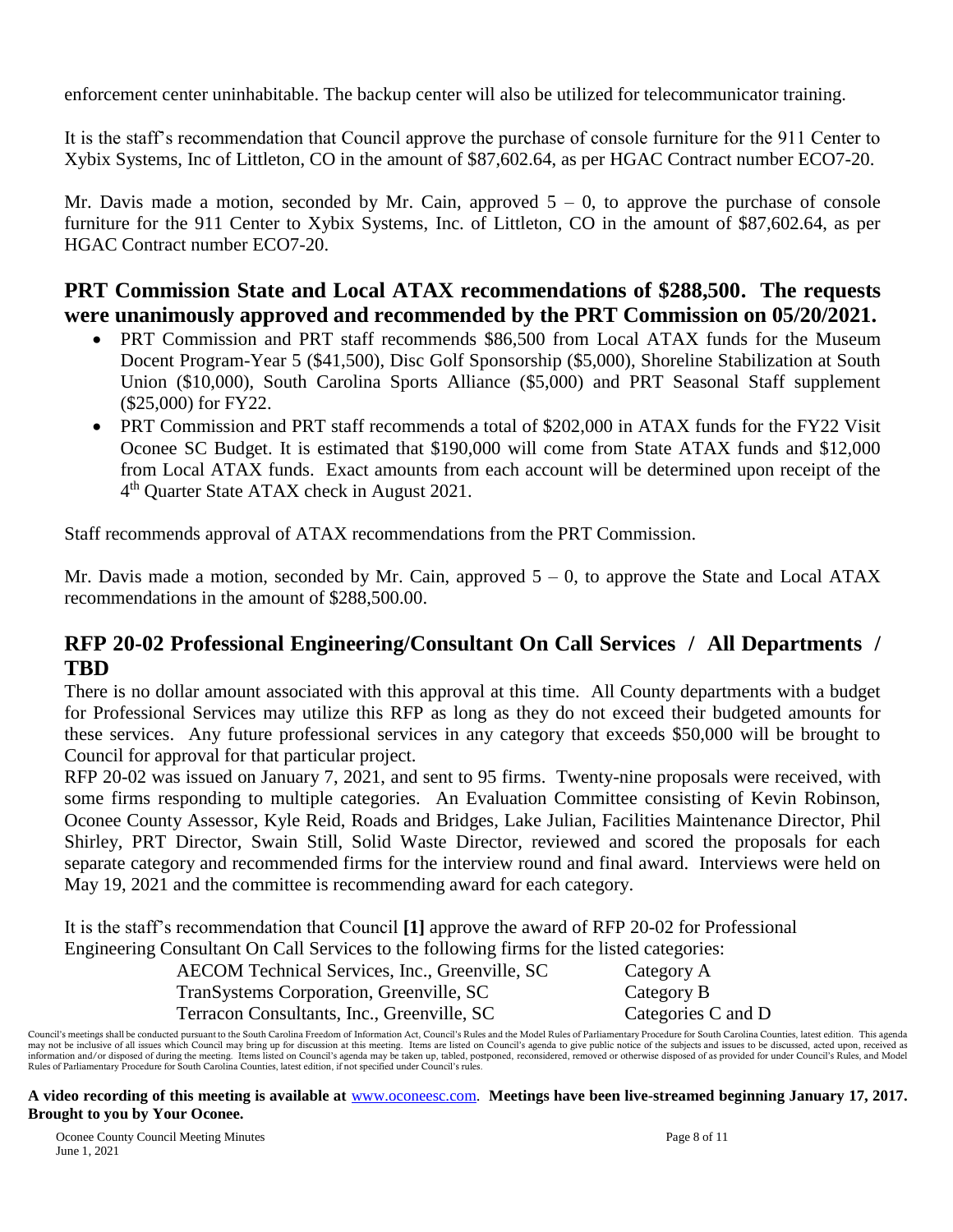| Thomas & Hutton Engineering Co., Greenville, SC | Category E |
|-------------------------------------------------|------------|
| Davis & Floyd, Inc., $SC$                       | Category F |
| LS3P Associates, LTD., Greenville, SC           | Category G |

and **[2]** authorize the County Administrator to execute the original contracts after approval and renew these contracts yearly, up to five years total, as long as all work is deemed satisfactory.

Mr. Davis made a motion, seconded by Mr. Cain, approved 5 – 0, to **[1]** approve the award of RFP 20-02 for Professional Engineering Consultant On Call Services to the following firms for the listed categories:

| AECOM Technical Services, Inc., Greenville, SC  | Category A         |
|-------------------------------------------------|--------------------|
| TranSystems Corporation, Greenville, SC         | Category B         |
| Terracon Consultants, Inc., Greenville, SC      | Categories C and D |
| Thomas & Hutton Engineering Co., Greenville, SC | Category E         |
| Davis & Floyd, Inc., SC                         | Category F         |
| LS3P Associates, LTD., Greenville, SC           | Category G         |

and **[2]** authorize the County Administrator to execute the original contracts after approval and renew these contracts yearly, up to five years total, as long as all work is deemed satisfactory.

## **Two (2) Floating Dock Systems / PRT / \$131,299.40 \$13,129.94 (10% Contingency) \$144,429.34 Total**

#### **Budget:** \$144.429.34 / **Project Cost:** \$144,429.34 / **Balance:** \$0.00

This bid was issued April 1, 2021 to purchase two (2) turn-key floating dock systems; one to be installed at South Cove County Park and one to be installed at High Falls County Park. The docks will replace aging courtesy docks at the boat ramps in each park. The awarded vendor is to provide a turn-key, new construction including full installation.

It is the staff's recommendation that Council **[1]** approve the award of bid ITB 20-07 to Custom Dock Systems of Anderson, SC in the amount of \$131,299.40, plus 10% contingency in the amount of 13,129.94, for a total award of \$144,429.34 and **[2]** authorize the County Administrator to execute documents for this project and sign any change orders within the contingency amount.

Mr. Davis made a motion, seconded by Mr. Cain, approved 5 – 0, to **[1]** approve the award of bid ITB 20-07 to Custom Dock Systems of Anderson, SC in the amount of \$131,299.40, plus 10% contingency in the amount of 13,129.94, for a total award of \$144,429.34 and **[2]** authorize the County Administrator to execute documents for this project and sign any change orders within the contingency amount.

## **Discuss and take appropriate action on a request from the Oconee Joint Regional Sewer Authority to the County for \$1,500,000, to be placed in a restricted account and to serve as surety for the EDA grant relative to the Sewer South project**

*Agenda was amended to move Action Item after Executive Session – see Attorney's comments*

Council's meetings shall be conducted pursuant to the South Carolina Freedom of Information Act, Council's Rules and the Model Rules of Parliamentary Procedure for South Carolina Counties, latest edition. This agenda may not be inclusive of all issues which Council may bring up for discussion at this meeting. Items are listed on Council's agenda to give public notice of the subjects and issues to be discussed, acted upon, received as i Rules of Parliamentary Procedure for South Carolina Counties, latest edition, if not specified under Council's rules.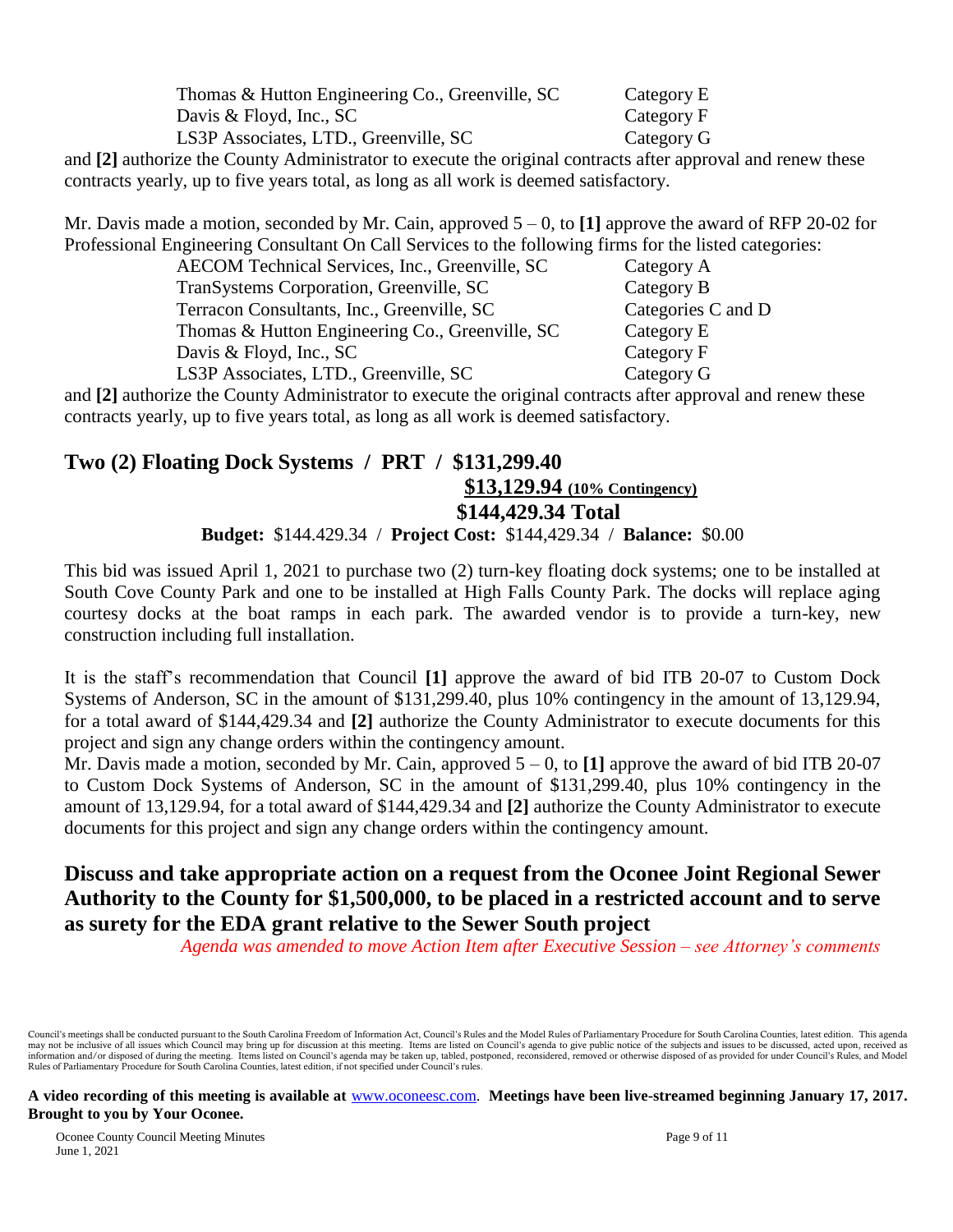## **Council consideration and approval for funding allocation in an amount not to exceed \$2,000,000 to the Town of Salem to complete the waterloop from the Coronavirus State and Local Fiscal Recovery Fund**

Mr. Ryan Hardin, Public Works Director for the Town of Salem, addressed Council utilizing a handout entitled "Town of Salem – Water Infrastructure Improvements" [copy filed with backup materials] and gave a brief overview of the project.

Mr. Elliott made a motion, seconded by Mr. Hart, approved  $5 - 0$ , to direct staff to prepare an ordinance to approve appropriations of up to \$2,000,000.00 to the Town of Salem for the Salem waterloop and present back to full Council at the June 15, 2021 Council meeting.

### **Board & Commission Appointments**

Building Codes Appeal Board

No nomination was made for the At-Large seat during this meeting.

### **Executive Session:**

Mr. Hart made a motion, seconded by Mr. Davis, approved  $5 - 0$ , to enter into Executive Session for the following purposes, as allowed for in § 30-4-70(a) of the South Carolina Code of Laws:

*[1] Receive legal advice and discuss contractual matter regarding County broadband network.*

*[2] Discuss potential contractual matter regarding property acquisition for public safety and emergency services response.*

*[3] Discussion regarding an Economic Development matter, Project Ruby Slipper.*

*[4] Discussion regarding an Economic Development matter, Project Drift.*

*[5] Receive legal advice and discuss a contractual matter related to the request by the Sewer Authority.*

*Agenda was amended to add item – see Attorney's comments* Council entered Executive Session at 8:54 p.m.

Council returned from Executive Session at 10:18 p.m. on a motion made by Mr. Davis, seconded by Mr. Hart, approved  $5 - 0$ .

Mr. Elliott stated that no action was taken in Executive Session.

Mr. Davis made a motion, seconded by Mr. Cain, approved  $5 - 0$ , to direct staff to finalize negotiations as discussed regarding County broadband network.

Mr. Cain made a motion, seconded by Mr. Davis, approved  $5 - 0$ , to direct staff to initiate negotiations as discussed regarding property acquisition for public safety and emergency services response.

Council's meetings shall be conducted pursuant to the South Carolina Freedom of Information Act, Council's Rules and the Model Rules of Parliamentary Procedure for South Carolina Counties, latest edition. This agenda may not be inclusive of all issues which Council may bring up for discussion at this meeting. Items are listed on Council's agenda to give public notice of the subjects and issues to be discussed, acted upon, received as i Rules of Parliamentary Procedure for South Carolina Counties, latest edition, if not specified under Council's rules.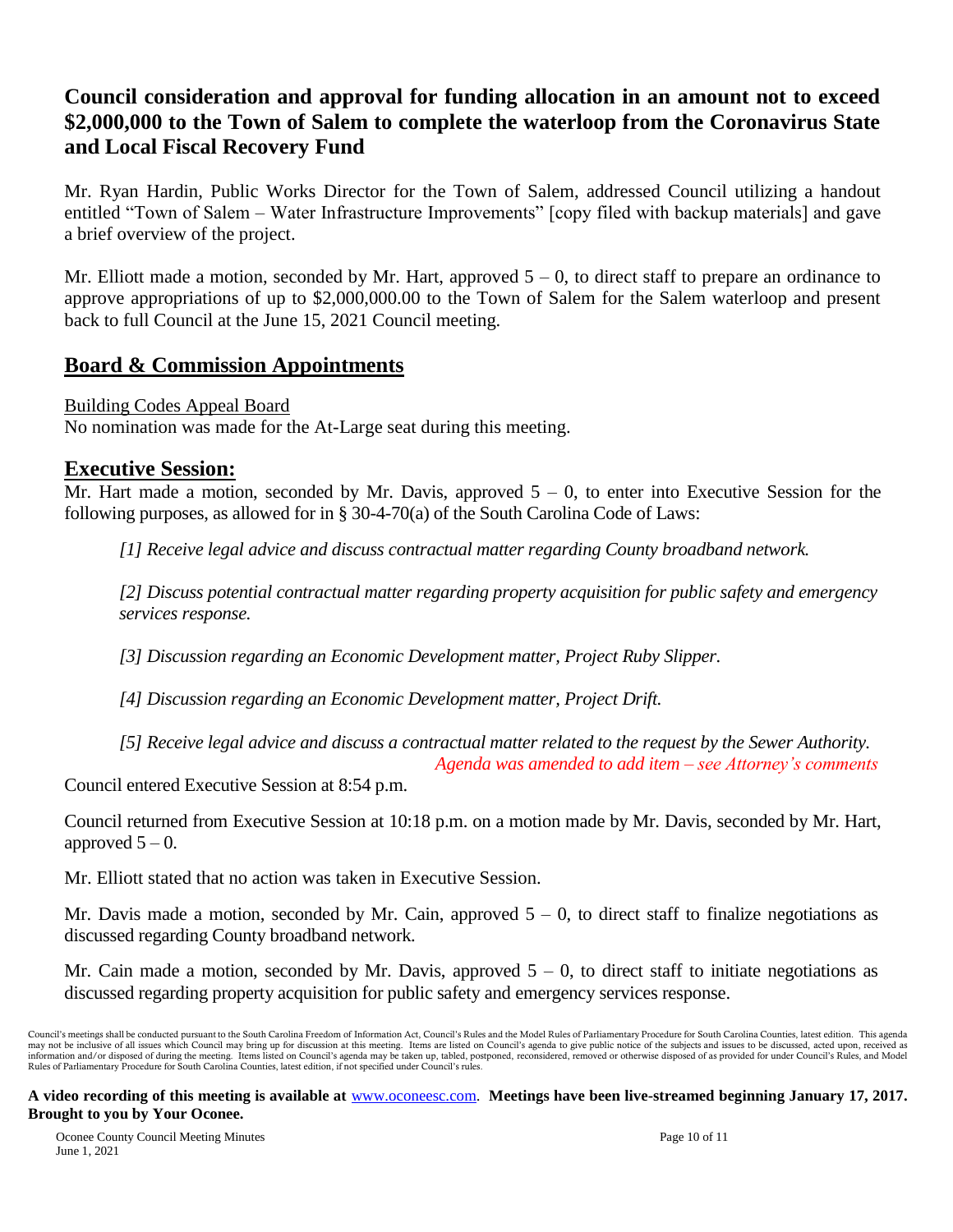## **Discussion Regarding Action Items** *[cont'd]*

## **Discuss and take appropriate action on a request from the Oconee Joint Regional Sewer Authority to the County for \$1,500,000, to be placed in a restricted account and to serve as surety for the EDA grant relative to the Sewer South project**

Mr. Hart made a motion, seconded by Mr. Cain, approved  $5 - 0$ , to direct staff to negotiate an appropriate funding agreement for the continuation of the Sewer South project ensuring grant reimbursement to the County and bring agreement back to Council for consideration.

#### **Second Reading of the Following Ordinances** *[cont'd]*

**Ordinance 2021-13** "AN ORDINANCE (1) APPROVING THE ASSIGNMENT OF ONETONE TELECOM, INC.'S INTEREST IN THAT CERTAIN NETWORK MASTER AGREEMENT, DATED JANUARY 18, 2017, TO UPCOUNTRY FIBER, LLC, A WHOLLY-OWNED SUBSIDIARY OF BLUE RIDGE ELECTRIC COOPERATIVE, INC.; (2) APPROVING AN AMENDED AND RESTATED NETWORK MASTER AGREEMENT BETWEEN UPCOUNTRY FIBER, LLC AND OCONEE COUNTY; (3) AUTHORIZING THE OCONEE COUNTY ADMINISTRATOR TO EXECUTE THE AMENDED AND RESTATED NETWORK MASTER AGREEMENT; AND (4) OTHER RELATED MATTERS."

Mr. Davis made a motion, seconded by Mr. Hart, approved 5 – 0, to approve **Ordinance 2021-13** on second reading.

## **Adjourn:**

Mr. Hart made a motion, approved unanimously, to adjourn at 10:22 p.m.

Respectfully Submitted:

\_\_\_\_\_\_\_\_\_\_\_\_\_\_\_\_\_\_\_\_\_\_\_\_\_\_\_\_

Katie D. Smith Clerk to Council

Council's meetings shall be conducted pursuant to the South Carolina Freedom of Information Act, Council's Rules and the Model Rules of Parliamentary Procedure for South Carolina Counties, latest edition. This agenda may not be inclusive of all issues which Council may bring up for discussion at this meeting. Items are listed on Council's agenda to give public notice of the subjects and issues to be discussed, acted upon, received as i Rules of Parliamentary Procedure for South Carolina Counties, latest edition, if not specified under Council's rules.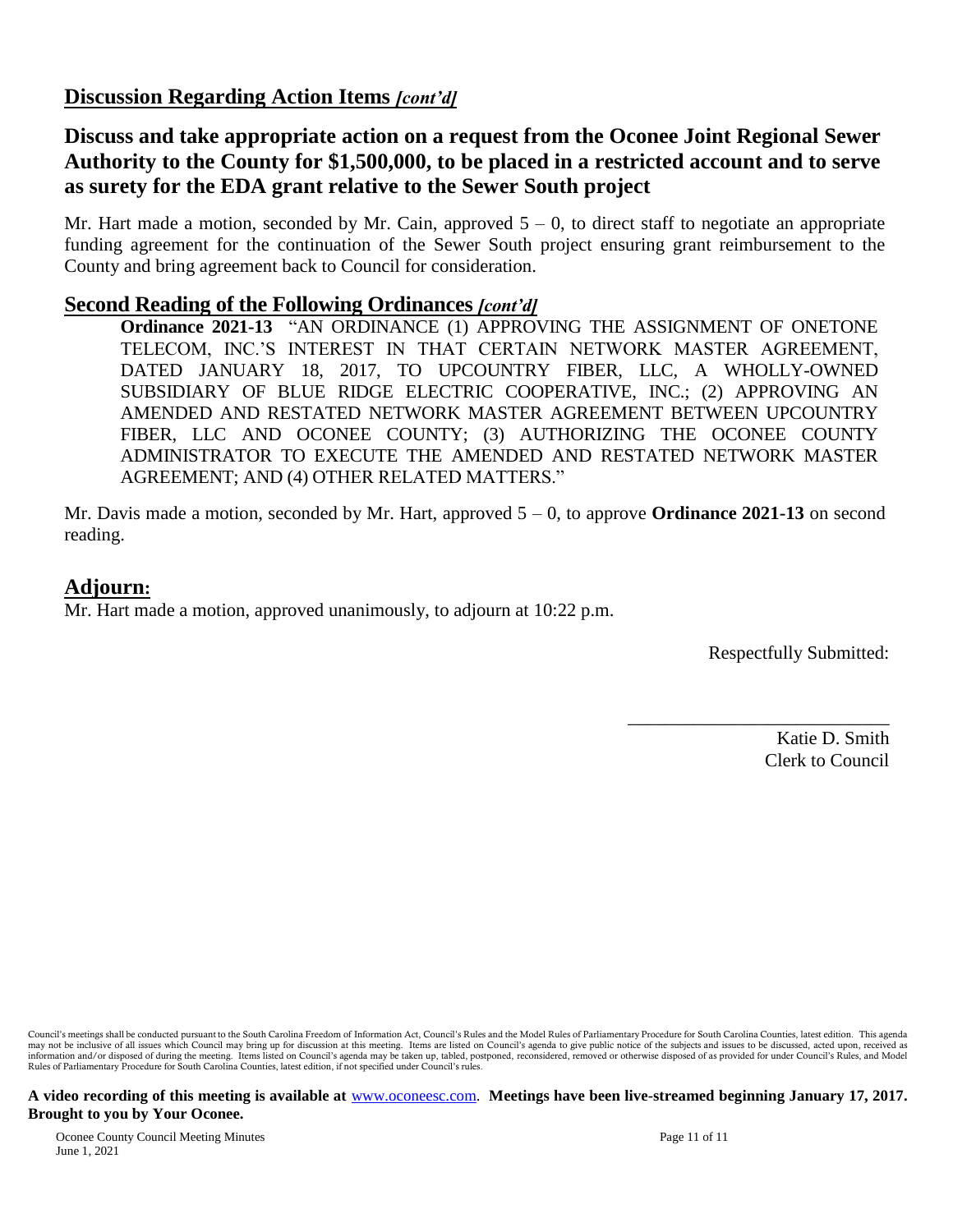|                                        | OCONEE COUNTY COUNCIL<br>RECUSAL FORM                                                                                                                                                                                                                                                                               |
|----------------------------------------|---------------------------------------------------------------------------------------------------------------------------------------------------------------------------------------------------------------------------------------------------------------------------------------------------------------------|
| Council Member Name:<br>[Please Print] |                                                                                                                                                                                                                                                                                                                     |
| Council Member Signature:              |                                                                                                                                                                                                                                                                                                                     |
| <b>Meeting Date:</b>                   |                                                                                                                                                                                                                                                                                                                     |
| Item for Discussion/Vote:              | choedth                                                                                                                                                                                                                                                                                                             |
| Jainn<br>Reason for Recusal            | asement rending<br>nh in the amount<br>conservation easement to<br>Upstate Forever.<br>I was not present for original meeting/discussion<br>I have a personal/familial interest in the issue.<br>Other: $\beta i^3$ $\zeta_1$ $j$ $j$ $\alpha$ $N$ $\zeta_3$ $\eta$ $\zeta_5$<br>tranfor to vote on what store 4311 |
| Katie<br>Smith<br>Clerk to Council     | 9692021                                                                                                                                                                                                                                                                                                             |

[This form to be filed as part of the permanent record of the meeting.]